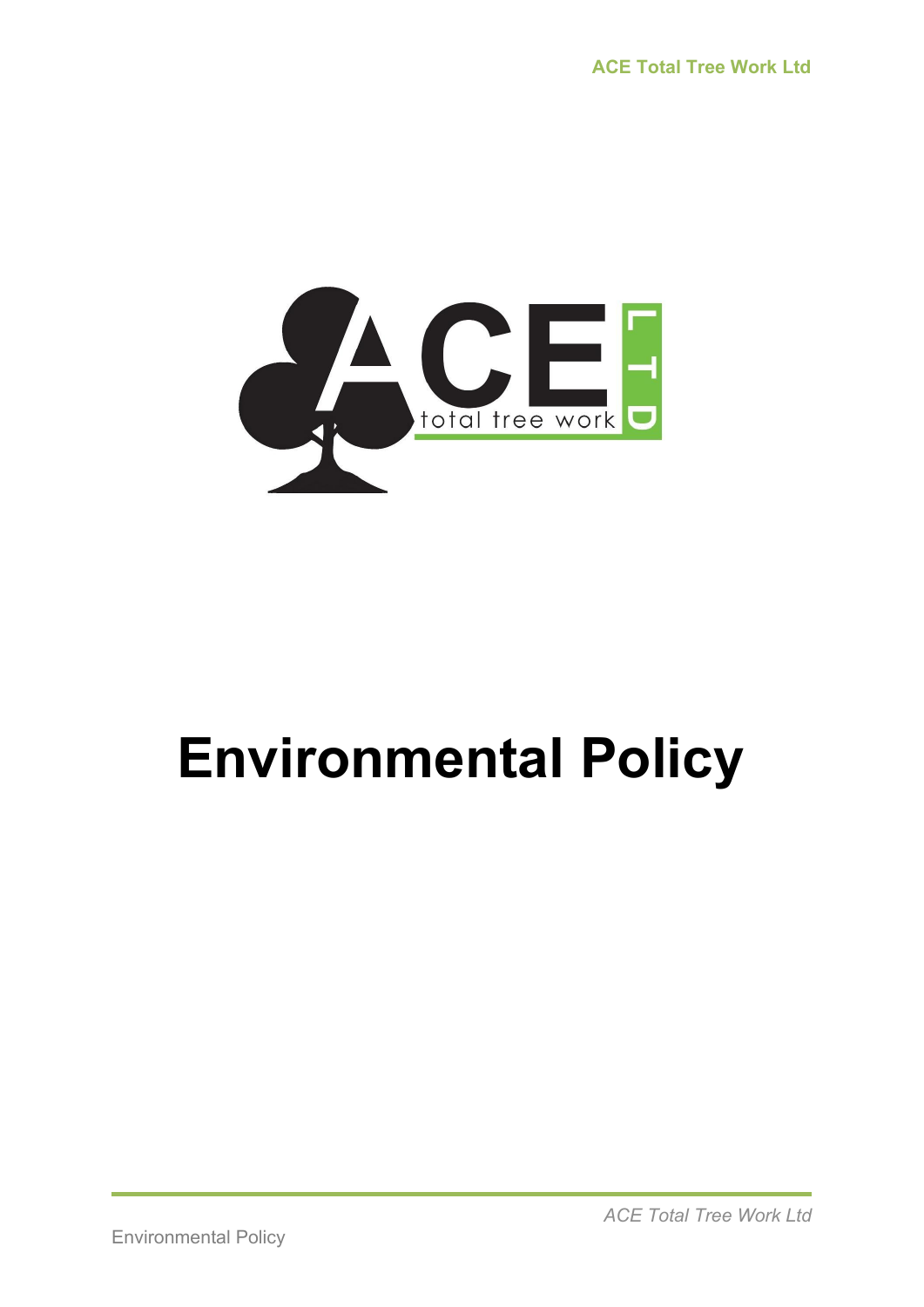# **ACE TOTAL TREE WORK- Environmental Policy**

#### Our Environmental Mission Statement

ACE Total Tree Work is committed to minimising the impact it as a company has on both the local and global environment through ensuring all possible steps to prevent pollution, to avoid damage to habitats, and to reduce its carbon footprint are taken during all of operations, be it in the office or onsite.

We revise and update this policy and strategy on a regular basis.

Our Environmental Strategy is as follows-

#### **GENERAL**

- ACE Total Tree Work and its personnel are committed to meet or exceed all relevant legal requirements, Environmental Legislation Standards, and Codes of Practice.
- We take all steps to minimize risk to employees, customers, the public, and also to wildlife.
- We continually re-assess our Environmental Policy to respond to and incorporate new ideas.

#### HABITAT

- Nesting birds and their nests and eggs are protected by law. Many other species such as bats and badgers are also protected. We work within the guidelines set out in the Wildlife and Countryside Act 1981, and the Countryside and Rights of Way Act 2000 (CROW).
- We undertake a Bat Presence Survey prior to felling possible habitats. We inform our customers and clients of any protected species which may be present and take the appropriate action required.
- We heavily encourage the planting of new trees where possible, and are keen to give customers advice that promotes tree health.
- Where possible we leave habitat piles (hibernacula) or dead stems (monoliths) to encourage ecology and wildlife, and minimise the impact on the local flora & fauna.
- We encourage our customers to install bird and/or bat boxes where appropriate, and will hang these for no additional charge if working on the tree.

### WASTE

● We promote the re-use of waste materials, by selling our waste wood as logs for fuel, or as wood chip.